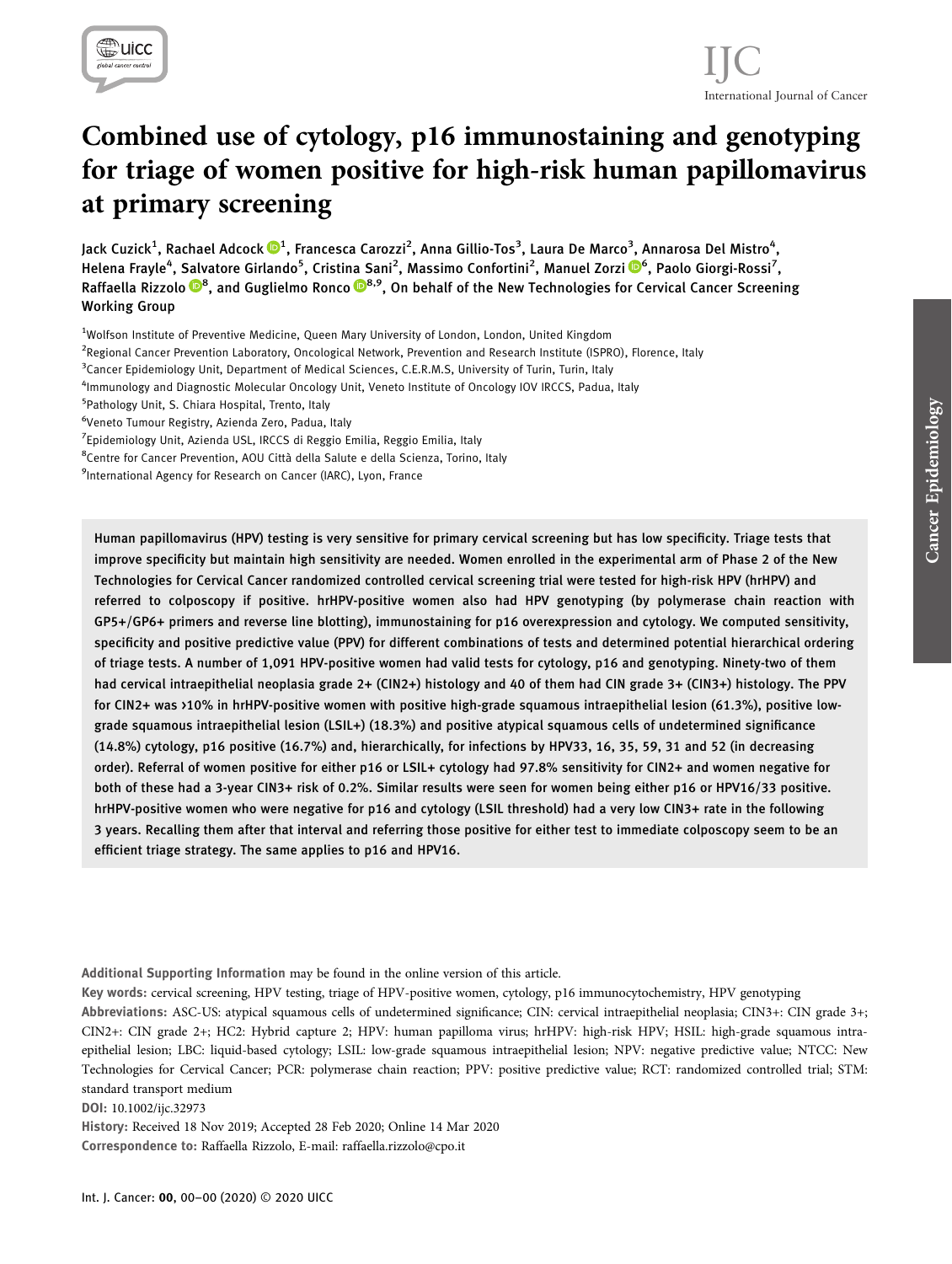#### What's new?

Human papillomavirus (HPV) testing has revolutionized cervical cancer screening but alone cannot accurately predict the risk of cancerous lesions. Here the authors assessed its combined use with other predictive exams, cytology and p16 staining. They show that women testing positive for high-risk HPV but negative for p16 and either cytology or HPV16 have a very low rate of cervical intraepithelial neoplasia or worse (CIN3+) in the three years after the exam and can be safely recalled after that time period, reducing overall colposcopy referrals.

## Introduction

Screening based on human papilloma virus (HPV) testing allows earlier diagnosis of high-grade cervical intraepithelial lesions (cervical intraepithelial neoplasia [CIN]) than cytology-based screening and is more effective in preventing subsequent invasive cervical cancer.<sup>1,2</sup> However, the specificity of HPV testing for high-grade CIN is lower, $3$  and better methods are needed for selecting which HPV-positive women need immediate colposcopy. Randomized controlled trials (RCTs) have shown that referring to colposcopy only those HPV-positive women who also had abnormal cytology or persistent HPV infection leads to increased efficacy versus cytology-based screening, without increasing the biopsy rate.<sup>2</sup> However, short-term repeat tests are needed, which can produce anxiety<sup>4</sup> and entail appreciable loss to follow-up.<sup>5</sup>

Triage protocols that can safely allow longer intervals for low-risk women are desirable. For women known to be positive for high-risk HPV (hrHPV), we previously found p16 overexpression,<sup>6</sup> abnormal cytology (atypical squamous cells of undetermined significance  $[ASC-US]$  or higher),<sup>7</sup> and infection by HPV16, 33 or 35 types $8$  to have cross-sectional sensitivities for CIN grade 3+ (CIN3+) of 91, 88 and 67, respectively. Here we consider the safety of restricting immediate colposcopy to those hrHPV-positive women who are positive for one or more of these tests, while returning the remainder to 3-year follow-up.

For this purpose, we used the material collected in Phase 2 of the New Technologies for Cervical Cancer (NTCC) screening RCT where all HPV-positive women were referred to colposcopy thus avoiding verification bias. Given the long interval needed for progression from <CIN3 to invasive cancer,<sup>9</sup> CIN3 present at study entry and left untreated is the primary concern for cancer development in the next 3 years. However, as some CIN3 present at baseline could have been missed by the first colposcopy, we also considered new lesions detected within 3 years in all HPV-positive women.

## Methods

NTCC is a randomized trial conducted within nine populationbased cervical screening programs in Italy. Women aged 25–60 years who were not pregnant, had never undergone hysterectomy, had not been treated for CIN in the last 5 years and who were attending for a new routine cervical screening appointment were randomly assigned to conventional cytology or to HPV-based screening, either in combination with liquidbased cytology (Phase 1)<sup>10,11</sup> or alone (Phase 2).<sup>12</sup>

During Phase 2, hrHPV testing was done using Hybrid capture 2 (HC2; Qiagen, Hilden, Germany) on samples of cervical cells collected in standard transport medium (STM; Qiagen). Women were referred for colposcopy if the HPV test was positive.<sup>12</sup> As a rule, women with CIN grade  $2+$  (CIN2+) were treated and those <CIN2 followed up colposcopically. If no CIN was detected, hrHPV-positive women were recalled for annual repeat testing with HC2 and ThinPrep liquid-based cytology (LBC) for as long as their HPV test remained positive and referred to colposcopy only if cytology became ASC-US or higher. Women from both arms who were screen negative at baseline were invited for a second screening round 3 years later using conventional cytology and managed according to the standard protocol for each center. Full details have been reported previously.<sup>1</sup>

NTCC is registered as an International Standard Randomized Controlled Trial, number ISRCTN81678807. We obtained multicenter and local research ethics approvals and written informed consents from all women.

## Genotyping

During Phase 2, in all centers except Verona, residual material after a positive HC2 test was stored as 400 μl aliquots in STM at −80°C. Only the first HC2-positive sample from each woman was considered in this analysis. Genotyping was performed blind to histology results by polymerase chain reaction (PCR) with GP5+/GP6+ primers, followed by reverse line blot genotyping assay.13 Analysis of HPV genotyping was restricted to the 13 hrHPV types (16, 18, 31, 33, 35, 39, 45, 51, 52, 56, 58, 59, 68) detected by HC2.

#### Cytology and p16 immunostaining

In the experimental arm of Phase 2, ThinPrep cytology was routinely prepared at first colposcopy. In all study centers except Verona and Viterbo, after preparation of one slide for cytology, 2 ml of the residual fluid was shipped for centralized immunostaining of cytospin slides with the CINtec™ p16-INK4A cytology kit. $^{6}$  At the time of testing, the dual stain including ki-67 was not available. For logistical reasons, sample collection started at different times in different centers. In five centers, a random sample of 20% of specimens from women who had no biopsy taken at colposcopy was discarded to reduce costs. Methods have been described previously in detail.<sup>7</sup>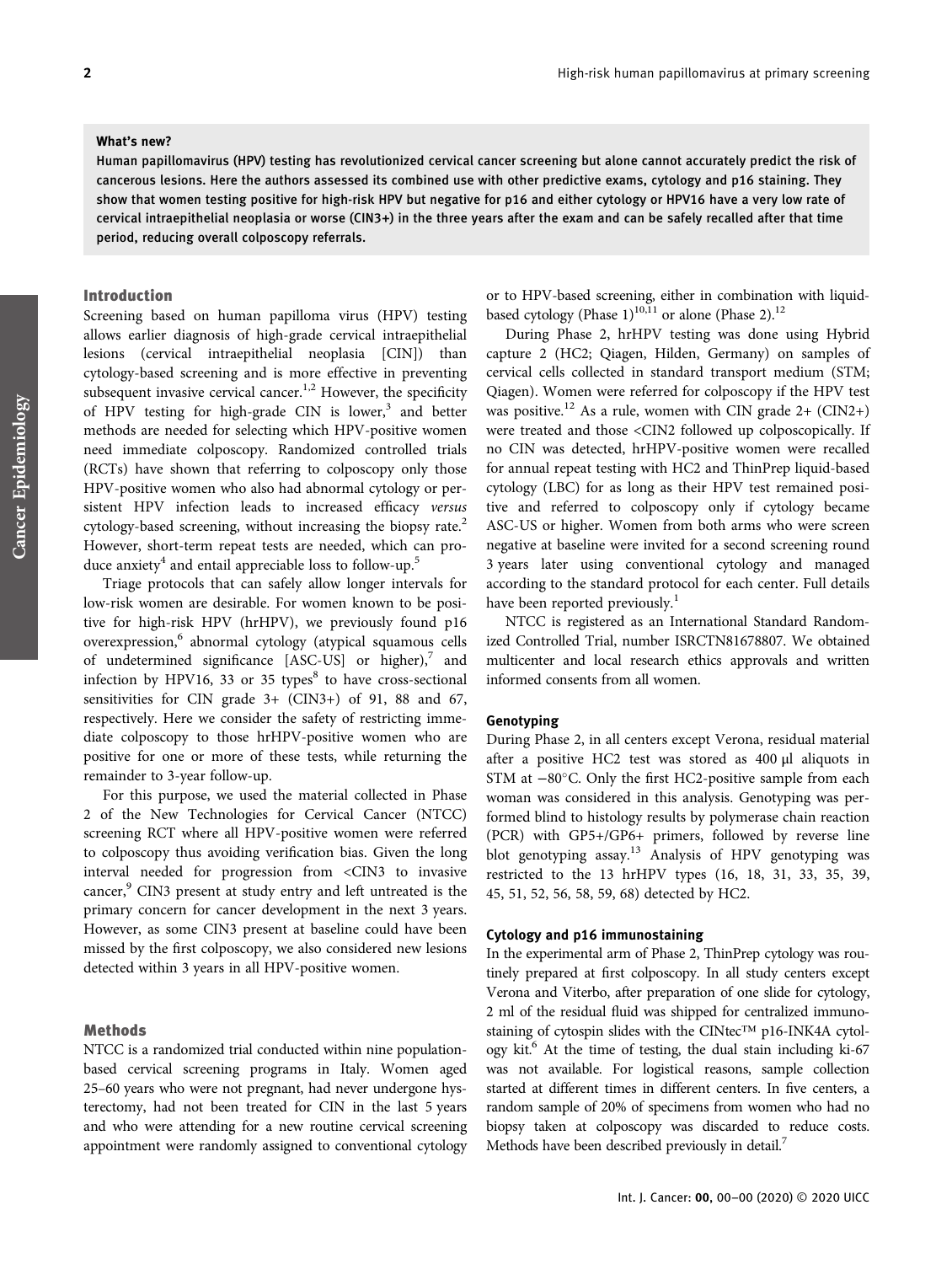A p16-INK4A-negative result was defined as no cell staining or staining of just morphologically normal endocervical, metaplastic or atrophic cells or bacteria. The presence of any other p16-positive cell, including superficial, intermediate and parabasal normal and all abnormal cells, was defined as positive. Slides were independently read by two investigators, blind to cytological and histological diagnosis, and discordant readings were resolved by consensus review blinded to all other data (except HPV positivity).

#### Endpoint assessment

Endpoints were histologically confirmed CIN3+ and CIN2+, which included invasive cervical cancer and adenocarcinoma in situ. At the end of the recruitment phase, all histological specimens taken within 1 year of referral to colposcopy and locally diagnosed as CIN1 or higher were reviewed by a group of pathologists who were blinded to the original diagnosis and randomization. Centrally reviewed biopsies after any follow-up colposcopy within 3.5 years of entry were also obtained

(to allow for a small delay in attendance) and included in a "3-year" longitudinal analysis. Random biopsies were not taken in women when no abnormal area was seen on colposcopy.

#### Statistical analysis

The cohort consisted of all hrHPV-positive women who had valid tests for cytology, p16 immunostaining and genotyping. A "baseline" analysis was based on disease detected within 12 months of the first referral to colposcopy. We also considered disease detected within 3.5 years after the first colposcopy to measure disease up to and including the usual time until the next regular screening. This is denoted as "detected within 3 year follow-up" below. Three and a half year follow-up was complete for 84.3% of HPV+ women without disease (CIN2+) detected at baseline.

For the analysis, we considered five cytology categories (unsatisfactory, normal, ASC-US, low-grade squamous intraepithelial lesion [LSIL], positive high-grade squamous intraepithelial lesion [HSIL+]) and two for p16 (positive/negative).



Figure 1. Sample selection process.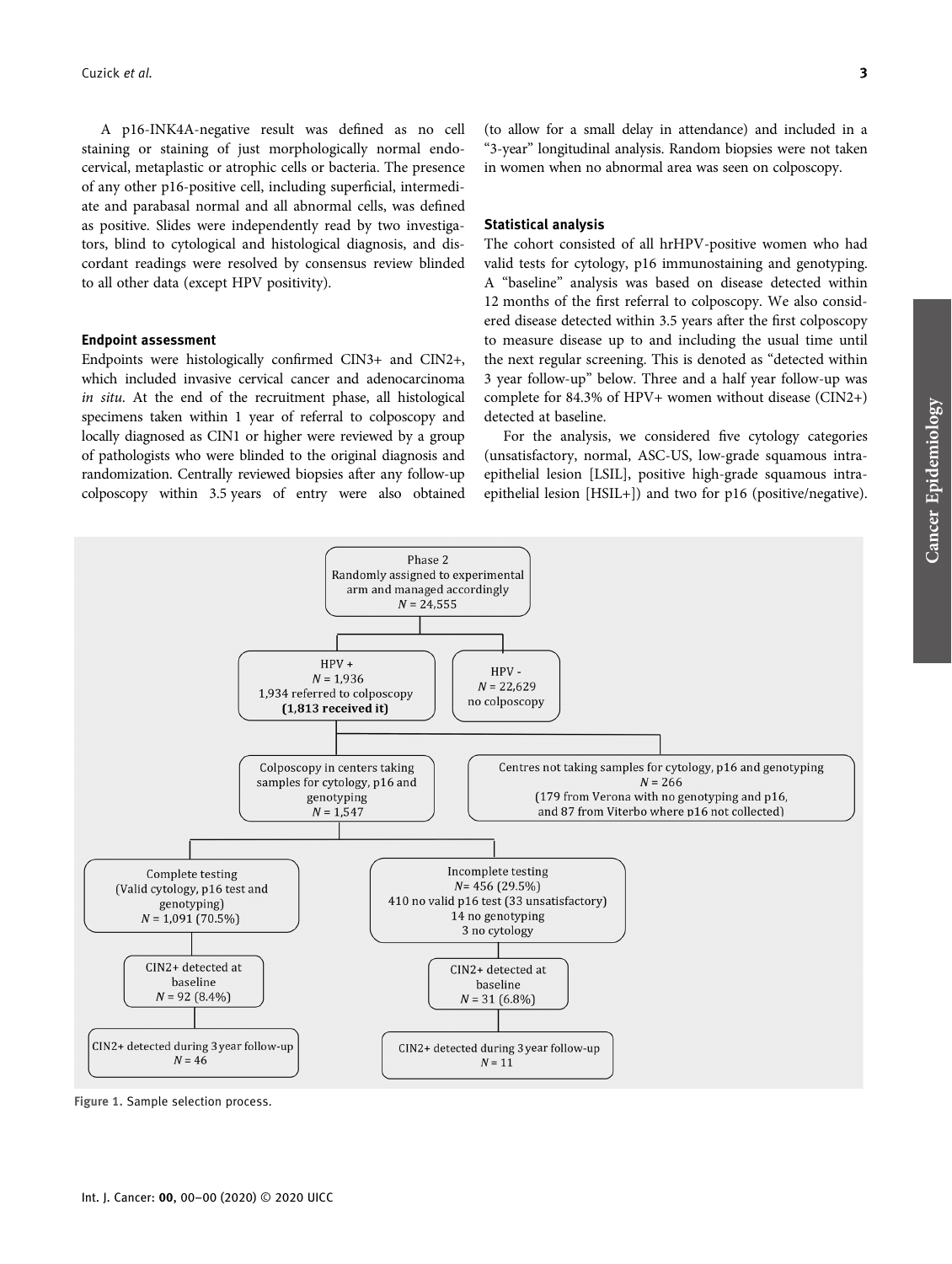**ASC** 

|                                                                              |                                                                                                              | HSIL+                 |  |
|------------------------------------------------------------------------------|--------------------------------------------------------------------------------------------------------------|-----------------------|--|
|                                                                              |                                                                                                              | $HSIL + or HPV16/33+$ |  |
|                                                                              |                                                                                                              | HSIL+ or HPV16+       |  |
|                                                                              |                                                                                                              | HSIL+ or p16+         |  |
| Table 1. Accuracy for detection of CIN2+ and CIN3+ detected at baseline $^1$ | (a) Combinations of HSIL+ cytology, p16 immunostaining, and HPV genotypes for HPV-positive women (n = 1,091) | $\frac{1}{2}$         |  |

|                |                            |                            | (a) Combinations of HSLL+ cytology, p16 immunostaining, and HPV genotypes for HPV-positive women (n = 1,091) |                            |                            |                            |                             |                            |                                  |                                      |
|----------------|----------------------------|----------------------------|--------------------------------------------------------------------------------------------------------------|----------------------------|----------------------------|----------------------------|-----------------------------|----------------------------|----------------------------------|--------------------------------------|
|                | HSIL+                      |                            | HSIL+ or p16+                                                                                                | HSIL+ or HPV16+            |                            | HSIL+ or HPV16/33+         |                             | HSIL+ or p16+ or HPV16+    |                                  | HSIL+ or p16+ or HPV16/33+           |
| N positive (%) | 80 (7.33)                  |                            | 474 (43.45)                                                                                                  | 342 (31.35)                |                            | 367 (33.64)                |                             | 631 (57.84)                | 646 (59.21)                      |                                      |
|                |                            |                            |                                                                                                              |                            | $CIN2 + (n = 92)$          |                            |                             |                            |                                  |                                      |
| $\geq$         | 49                         | 82                         |                                                                                                              | 65                         |                            | 69                         | 86                          |                            | 88                               |                                      |
| Sensitivity    | 53.26 (42.56, 63.74)       |                            | 89.13 (80.92, 94.66)                                                                                         |                            | 70.65 (60.24, 79.69)       | 75.00 (64.89, 83.45)       |                             | 93.48 (86.34, 97.57)       |                                  | 95.65 (89.24, 98.80)                 |
| Specificity    | 96.90 (95.62, 97.88)       |                            | 60.76 (57.65, 63.80)                                                                                         |                            | 72.27 (69.38, 75.03)       | 70.17 (67.23, 72.99)       |                             | 45.45 (42.33, 48.59)       |                                  | 44.14 (41.04, 47.29)                 |
| $\geq$         | 61.25 (49.70, 71.94)       |                            | 17.30 (14.00, 21.01)                                                                                         |                            | 19.01 (14.99, 23.57)       | 18.80 (14.93, 23.18)       |                             | 13.63 (11.05, 16.56)       |                                  | 13.62 (11.07, 16.51)                 |
| 1-NPV          | 4.25 (3.09, 5.69)          |                            | 1.62 (0.78, 2.96)                                                                                            | 3.60 (2.39, 5.20)          |                            | 3.18 (2.02, 4.73)          |                             | 1.30 (0.48, 2.82)          | 0.90(0.25, 2.29)                 |                                      |
|                |                            |                            |                                                                                                              |                            | $C1N3 + (n = 40)$          |                            |                             |                            |                                  |                                      |
| 2              | 24                         | 38                         |                                                                                                              | 32                         |                            | 34                         | 38                          |                            | 39                               |                                      |
| Sensitivity    | 60.00 (43.33, 75.14)       |                            | 95.00 (83.08, 99.39)                                                                                         |                            | 80.00 (64.35, 90.95)       | 85.00 (70.16, 94.29)       |                             | 95.00 (83.08, 99.39)       |                                  | 97.50 (86.84, 99.94)                 |
| $\geq$         | 30.00 (20.26, 41.28)       |                            | 8.02 (5.74, 10.84)                                                                                           | 9.36 (6.49, 12.95)         |                            | 9.26 (6.50, 12.71)         |                             | 6.02(4.30, 8.17)           | 6.04(4.33, 8.16)                 |                                      |
| 1-NPV          | 1.58 (0.91, 2.56)          |                            | 0.32(0.04, 1.17)                                                                                             | 1.07 (0.46, 2.09)          |                            | 0.83(0.30, 1.80)           |                             | 0.43(0.05, 1.56)           | 0.22(0.01, 1.25)                 |                                      |
|                |                            |                            | (b) Combinations of LSIL+ cytology, p16 immunostaining and HPV genotypes for HPV-positive women (n = 1,091)  |                            |                            |                            |                             |                            |                                  |                                      |
|                | LSIL+                      | HPV16+                     | HPV16/33+                                                                                                    | p16+                       | $151 + or$<br>p16+         | <b>ISIL+ or</b><br>HPV16+  | HPV16/33+<br><b>10+1IS1</b> | HPV16+<br>p16+ or          | <b>1974 or p16+</b><br>or HPV16+ | <b>USIL+ or p16+ or</b><br>HPV16/33+ |
| N positive (%) | 372 (34.10)                | 308 (28.23)                | (36.39)<br>397                                                                                               | 468 (42.90)                | 647 (59.30)                | 564 (51.70)                | $(53.25\%)$<br>581          | 629 (57.65)                | 761 (69.75)                      | 771 (70.67)                          |
|                |                            |                            |                                                                                                              |                            | $CIN2 + (n = 92)$          |                            |                             |                            |                                  |                                      |
| 2              | 68                         | 50                         | 57                                                                                                           | $\frac{8}{2}$              | 8                          | 78                         | 79                          | 85                         | 90                               | 91                                   |
| Sensitivity    | (63.71,<br>82.52)<br>73.91 | (43.63,<br>64.78)<br>54.35 | (51.24,<br>88)<br>61.96<br>71.                                                                               | (75.79,<br>91.42)<br>84.78 | (92.37,<br>99.74)<br>97.83 | (75.79,<br>91.42)<br>84.78 | (77.05,<br>92.26)<br>85.87  | (84.95,<br>96.89)<br>92.39 | 97.83 (92.37,<br>99.74)          | 98.91 (94.09,<br>99.97)              |
| Specificity    | (66.61,<br>72.41)<br>69.57 | (71.34,<br>76.86)<br>74.17 | (62.93,<br>68.90)<br>65.97                                                                                   | (57.86,<br>64.00)<br>60.96 | (41.14,<br>47.39)<br>44.24 | (48.20,<br>54.49)<br>51.35 | (46.60,<br>52.90)<br>49.75  | (42.42,<br>48.69)<br>45.55 | 32.83 (29.92,<br>35.84)          | 31.93 (29.05,<br>34.92)              |
| $\geq$         | (14.48, 22.59)<br>18.28    | (12.30,<br>20.84)<br>16.23 | (11.06,<br>18.20)<br>14.36                                                                                   | (13.40,<br>20.36)<br>16.67 | (11.34,<br>16.82)<br>13.91 | (11.09,<br>16.96)<br>13.83 | (10.92,<br>16.66)<br>13.60  | (10.94,<br>16.44)<br>13.51 | 11.83 (9.62,<br>14.34            | 11.80 (9.61,<br>14.29                |
| $1-NPV$        | 3.34 (2.15,<br>4.93)       | 5.36 (3.89, 7.18)          | $5.04$ (3.54, 6.94)                                                                                          | 2.25 (1.23,<br>3.74)       | 0.45 (0.05,<br>1.62        | 2.66(1.46, 4.42)           | 2.55 (1.36,<br>4.32)        | 1.52 (0.61,<br>3.10        | 0.61 (0.07,<br>2.17              | 0.31(0.01, 1.73)                     |
|                |                            |                            |                                                                                                              |                            | $(1N3 + (n = 40))$         |                            |                             |                            |                                  |                                      |
| $\geq$         | 28                         | 26                         | 28                                                                                                           | 36                         | 39                         | 35                         | 36                          | 37                         | 39                               | $\overline{0}$                       |
| Sensitivity    | (53.47, 83.44)<br>70.00    | (48.32, 79.37)<br>65.00    | 70.00<br>(53.47,<br>83.44)                                                                                   | (76.34,<br>97.21)<br>90.00 | (86.84,<br>99.94)<br>97.50 | (73.20,<br>95.81)<br>87.50 | (76.34,<br>97.21)<br>90.00  | (79.61)<br>98.43)<br>92.50 | 97.50 (86.84,<br>99.94)          | 100.00 (91.19,<br>100.00)            |

(Continues) (Continues)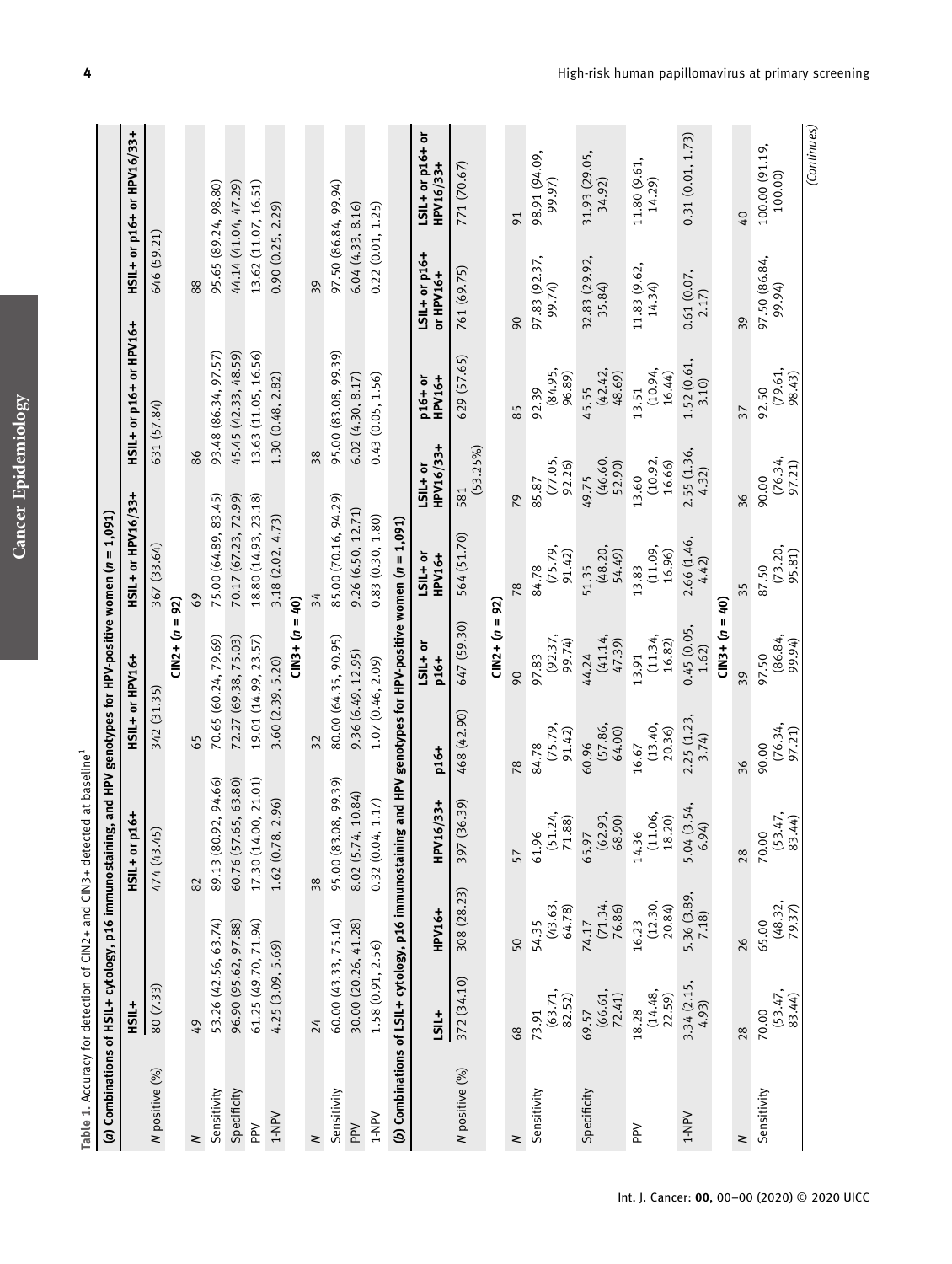| Table 1. Accuracy for detection of CIN2+ and CIN3+ detected at baseline (Continued)                                                                         |                         |                      |                         |                         |                      |                                                                                                               |                              |                          |                                 |                                                                                                                                           |
|-------------------------------------------------------------------------------------------------------------------------------------------------------------|-------------------------|----------------------|-------------------------|-------------------------|----------------------|---------------------------------------------------------------------------------------------------------------|------------------------------|--------------------------|---------------------------------|-------------------------------------------------------------------------------------------------------------------------------------------|
|                                                                                                                                                             |                         |                      |                         |                         |                      | (b) Combinations of LSIL+ cytology, p16 immunostaining and HPV genotypes for HPV-positive women (n = 1,091)   |                              |                          |                                 |                                                                                                                                           |
|                                                                                                                                                             | LSIL+                   | HPV16+               | $16/33+$<br>HPV1        | p16+                    | 10+1IS1<br>p16+      | $151 + or$<br>HPV16+                                                                                          | HPV16/33+<br><b>10+1IST</b>  | <b>HPV16+</b><br>p16+ or | LSIL+ or p16+<br>or HPV16+      | LSIL+ or p16+ or<br>HPV16/33+                                                                                                             |
| PPV                                                                                                                                                         | 7.53 (5.06,<br>10.69)   | 8.44(5.59, 12.12)    | 7.05 $(4.74, 10.03)$    | 7.69 (5.45,<br>10.49    | 6.03 (4.32,<br>8.15) | 6.21 (4.36,<br>8.53)                                                                                          | 6.20 (4.38,<br>8.48)         | 5.88 (4.18,<br>8.02)     | 5.12 (3.67,<br>6.94             | 5.19 (3.73, 7.00)                                                                                                                         |
| 1-NPV                                                                                                                                                       | 1.67 (0.87,<br>2.90)    | 1.79 (0.98,<br>2.98) | 1.73 (0.90,<br>3.00     | 0.64(0.18,<br>1.64      | 0.23(0.01,<br>1.25   | 0.95 (0.31,<br>2.20)                                                                                          | 0.78(0.21,<br>2.00)          | 0.65(0.13,<br>1.89       | 0.30(0.01,<br>1.68              | 0.00(0.00, 1.15)                                                                                                                          |
|                                                                                                                                                             |                         |                      |                         |                         |                      | (c) Combinations of ASC-US+ cytology, p16 immunostaining and HPV genotypes for HPV-positive women (n = 1,091) |                              |                          |                                 |                                                                                                                                           |
|                                                                                                                                                             | <b>ASC-US+</b>          |                      | ASC-US+ or p16+         | ASC-US+ or HPV16+       |                      | HPV16/33+<br>ASC-US+ or                                                                                       | ASC-US+ or p16+ or<br>HPV16+ |                          | ASC-US+ or p16+ or<br>HPV16/33+ |                                                                                                                                           |
| N positive (%)                                                                                                                                              | 542 (49.68)             |                      | 735 (67.37)             | 681 (62.42)             |                      | 694 (63.61)                                                                                                   | 827 (75.80)                  |                          | 836 (76.63)                     |                                                                                                                                           |
|                                                                                                                                                             |                         |                      |                         |                         | $CIN2 + (n = 92)$    |                                                                                                               |                              |                          |                                 |                                                                                                                                           |
| 2                                                                                                                                                           | 80                      | 91                   |                         | 85                      | 86                   |                                                                                                               | $\overline{91}$              |                          | 92                              |                                                                                                                                           |
| Sensitivity                                                                                                                                                 | 86.96 (78.32,<br>93.07) |                      | 98.91 (94.09,<br>99.97) | 92.39 (84.95,<br>96.89  |                      | 93.48 (86.34, 97.57)                                                                                          | 98.91 (94.09, 99.97)         |                          | 100.00 (96.07, 100.00)          |                                                                                                                                           |
| Specificity                                                                                                                                                 | 53.75 (50.60,<br>56.88) |                      | 35.54 (32.56,<br>38.59) | 40.34 (37.28,<br>43.46) |                      | 39.14 (36.10, 42.24)                                                                                          | 26.33 (23.62, 29.17)         |                          | 25.53 (22.85, 28.35)            |                                                                                                                                           |
| $_{\rm{pe}}^{\rm{2}}$                                                                                                                                       | 14.76 (11.88,<br>18.03) |                      | 12.38 (10.09<br>14.98)  | 12.48 (10.09,<br>15.20) |                      | 12.39 (10.03, 15.08)                                                                                          | 11.00(8.95, 13.34)           |                          | 11.00 (8.96, 13.32)             |                                                                                                                                           |
| 1-NPV                                                                                                                                                       | 2.19 (1.13, 3.79)       |                      | .56<br>0.28(0.01, 1     | 1.71 (0.69, 3.49)       |                      | 1.51 (0.56, 3.26)                                                                                             | 0.38(0.01, 2.09)             |                          | 0.00(0.00, 1.44)                |                                                                                                                                           |
|                                                                                                                                                             |                         |                      |                         |                         | $(1N3 + (n = 40))$   |                                                                                                               |                              |                          |                                 |                                                                                                                                           |
| 2                                                                                                                                                           | 33                      | 39                   |                         | 37                      | 38                   |                                                                                                               | 39                           |                          | $\overline{0}$                  |                                                                                                                                           |
| Sensitivity                                                                                                                                                 | 82.50 (67.22,<br>92.66) |                      | 97.50 (86.84,<br>99.94) | 92.50 (79.61,<br>98.43) |                      | 95.00 (83.08, 99.39)                                                                                          | 97.50 (86.84, 99.94)         |                          | 100.00 (91.19, 100.00)          |                                                                                                                                           |
| Ndd                                                                                                                                                         | 6.09(4.23, 8.44)        |                      | (81.<br>5.31 (3.80, 7   | 5.43 (3.85, 7.41)       |                      | 5.48 (3.90, 7.44)                                                                                             | 4.72 (3.37, 6.39)            |                          | 4.78 (3.44, 6.46)               |                                                                                                                                           |
| $V-1$                                                                                                                                                       | 1.28(0.51, 2.61)        |                      | .56)<br>0.28(0.01, 1    | 0.73(0.15, 2.12)        |                      | 0.50(0.06, 1.81)                                                                                              | 0.38(0.01, 2.09)             |                          | 0.00(0.00, 1.44)                |                                                                                                                                           |
| <sup>1</sup> Includes lesions detected within 12 months of the first referral to colposcopy.<br>Abbreviations: 1-NPV, 1-negative predictive value; ASC-US+, |                         |                      |                         |                         |                      |                                                                                                               |                              |                          |                                 | positive atypical squamous cells of undetermined significance; CIN2+, cervical intraepithelial neoplasia grade 2+; CIN3+, cervical intra- |

Abbreviations: 1-NPV, 1-negative predictive value; ASC-US+, positive atypical squamous cells of undetermined significance; CIN2+, cervical intraepithelial neoplasia grade 2+; CIN3+, cervical intrae<br>epithelial neoplasia gra epithelial neoplasia grade 3+; HPV, human papillomavirus; HSIL+, positive high-grade squamous intraepithelial lesion; LSIL+, positive low-grade squamous intraepithelial lesion; PPV, positive predictive value.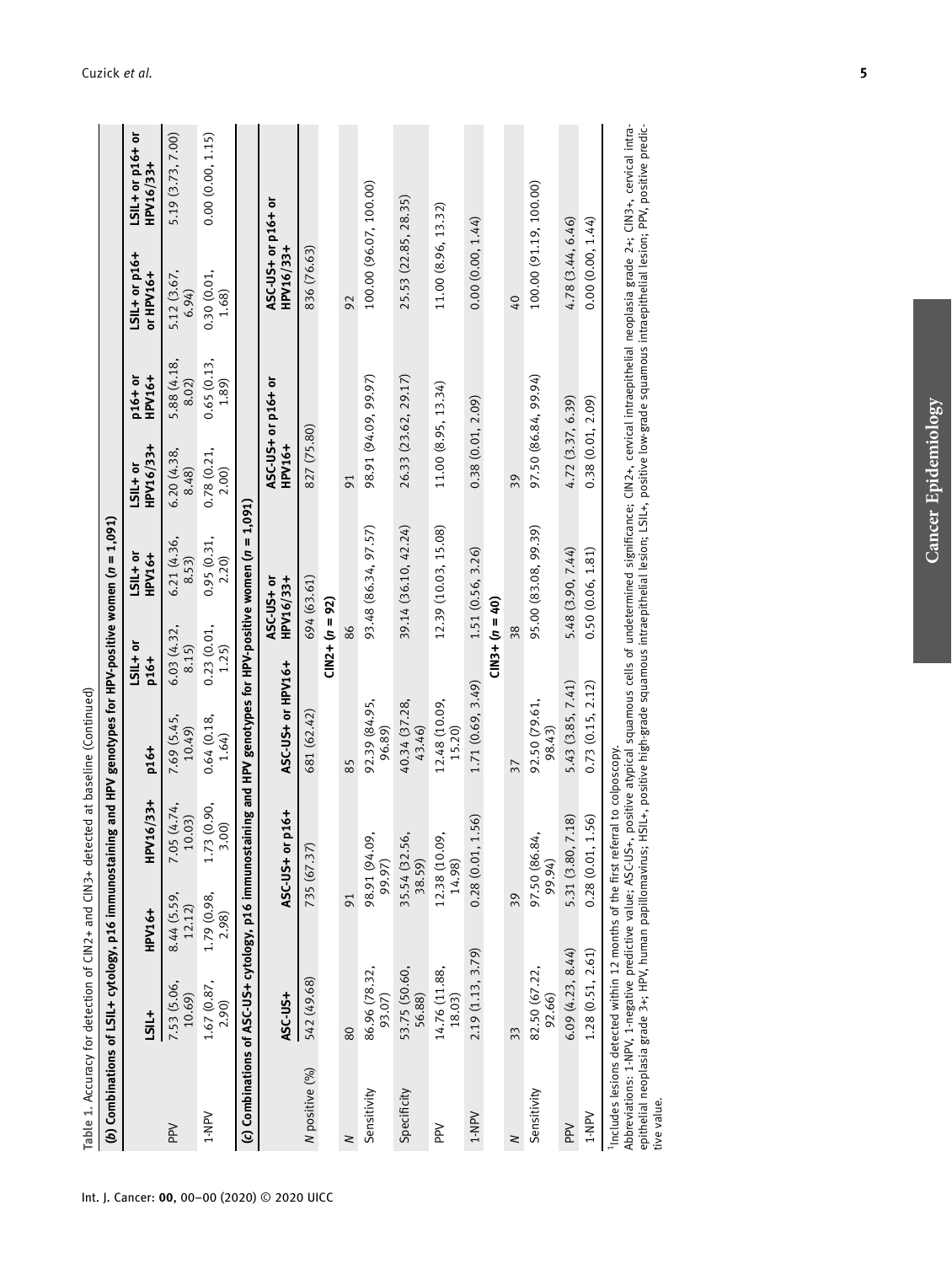Individual genotyping for the 13 hrHPV types positive by HC2 using GP5+/6+ primers were also examined. In order to limit overfitting issues, we defined a priori a selection procedure where markers had to separately have a positive predictive value (PPV) of at least 10% for CIN2+ to be considered in combination.

Sensitivity, specificity, PPV and false-negative reports (1-negative predictive value [1-NPV]) for CIN2+ and CIN3+ were computed for combinations of markers. CIN1 and normal were grouped as <CIN2 for all analyses. For individual genotyping a hierarchical ordering of HPV types was developed based on sequentially maximizing the PPV for the next HPV type after excluding women with multiple infections with types higher in the hierarchy.

## Data availability

According to Italian law, anonymized data can only be made publicly available if there is no potential for the reidentification of individuals ([https://www.garanteprivacy.it\)](https://www.garanteprivacy.it). The data underlying our study or ad hoc analyses are available on request to researchers who meet the criteria for access to confidential data. Requests should be addressed to the corresponding author.

#### Results

During Phase 2 of NTCC, 1,936 (7.9%) women from the experimental arm were positive for hrHPV by HC2 and 1,813 (93.6%) of these had colposcopy. Details of their follow-up are shown in Figure 1. Within this group, 1,547 women came from centers where samples were collected for cytology, p16 and genotyping. Biopsies were taken in 41.8% (647/1547) of women who had colposcopy and the remainder were considered negative. Complete test results for cytology, p16 and genotyping were available for 1,091 hrHPV-positive women (Fig. 1). Overall, 138 of these women were diagnosed with CIN2+ at baseline or during follow-up, including 60 with CIN3+ and 4 with invasive cervical cancer.

#### Disease detected at baseline (cross-sectional analysis)

At baseline, 92 women were diagnosed with CIN2+ and 40 of these had CIN3+. The sensitivity of HSIL+ cytology was only 53.3% (42.6, 63.7) for CIN2+ and 60.0% (43.3, 75.1) for CIN3+, but specificity for  $\langle$ CIN2 was very high (96.9% [95.6, 97.9]) (Table 1a). For LSIL+ cytology the sensitivity for CIN2+ increased to  $73.9\%$  (63.7, 82.5), but specificity was reduced to 69.6% (66.6, 72.4) (Table 1b), while for ASC-US+ cytology sensitivity increased further to 87.0% (78.3, 93.1) but specificity was reduced to 53.8% (50.6, 56.9) (Table 1 $c$ ).

A total of 468 (42.9%) women were positive for p16 immunostaining. The sensitivity was 84.8% (75.8, 91.4) for CIN2+ and 90.0% (76.3, 97.2) for CIN3+, with a specificity for  $\langle$ CIN2 of 61.0% (57.9, 64.0) (Table 1b). p16 detected more CIN2+ than LSIL+ (73.9%), HPV16 (54.4%) or HPV16/33 (62.0%) (Table 1b).

HPV16 was the commonest genotype detected overall  $(N = 308, 28.2%)$  and after omitting the 11 multiple infections with types higher in the hierarchy (i.e., only HPV33, Supporting Information Table S1a), it had a similar PPV for CIN2+ as p16 (16.5  $\nu$ s. 16.7%), but slightly lower than LSIL+ cytology (18.3%) (Table 1b). Ordering genotypes (with PPV > 10%) by decreasing PPV, HPV33 was ranked first with a PPV of 20.9% (10.0, 36.0) for CIN2+ (11.6% (3.9, 25.1) for CIN3+), followed by HPV16, 35, 59, 31 and 52 (Supporting Information Table S1a). However, the number of CIN2+ cases for HPV types 35, 59, 31 and 52 was very small. HPV18 had a lower discriminatory value with a PPV of only 7.3%  $(2.4, 16.1).$ 

Combinations of cytology (ASC-US+, LSIL+, HSIL+), p16 positivity and genotyping for HPV types 16 and 33 were considered, as each had univariate PPV values for CIN2+ greater than 10% (Table 1, Fig. 2). Almost all CIN2+ disease was either LSIL+ or p16 positive (sensitivity 97.8% [92.4, 99.7] for CIN2+ and 97.5% [86.8, 99.9] for CIN3+), and only referring women positive for at least one of these makers reduced referrals by 40.7%, compared to referring all hrHPV-positive women (Table 1b). Very similar performance was seen if only p16 or HPV16-positive women were referred (Table 1b). Lower sensitivity was seen if only those who were HPV16+ or LSIL+ were referred (sensitivity 84.8% [75.8, 91.4] for CIN2+ and 87.5% [73.2, 95.8] for CIN3+), and in this case 51.7% of women would have been referred to colposcopy. Including ASC-US+ cytology increased sensitivity (ASC-US+ and/or HPV16+: 92.4% [85.0, 96.9] for CIN2+ and 92.5% [79.6, 98.4] for CIN3+), but at the expense of referring another 10.7% of the population (Table 1c). Adding HPV33 positivity only slightly improved performance compared to HPV16 alone, or with p16 or LSIL+ cytology (Table 1), but the number of cases was too small to draw conclusions. Figure 2 shows graphically the cross-sectional-added sensitivity and reduced specificity for combinations of p16 IHC, genotyping and LSIL+ cytology.



Figure 2. Sensitivity and specificity for combinations of triage tests for HPV-positive women. Solid line for CIN2+, dashed line for CIN3+. Only lesions detected at baseline included.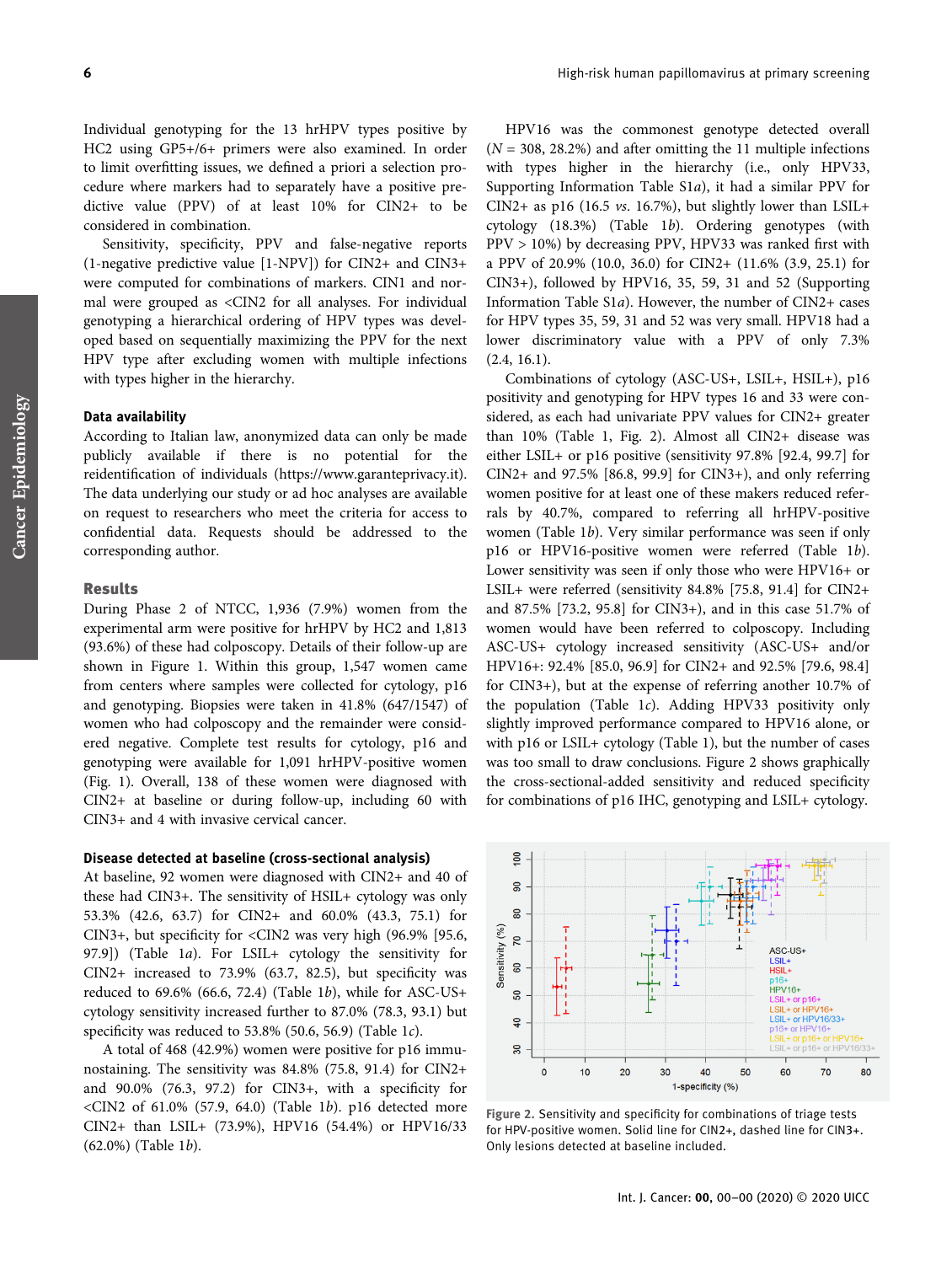|                   | <b>LSIL+</b>                                                            | HPV16+                                              | HPV16/33+                                           | p16+                                                | LSIL+ or p16+           | $51 + 01$<br><b>HPV16+</b> | HPV16/33+<br><b>19 + 11S1</b>             | <b>HPV16+</b><br>p16+ or  | LSIL+ or p16+ or<br><b>HPV16+</b>     | LSIL+ or p16+ or<br>HPV16/33+                                                                                                                                                                         |
|-------------------|-------------------------------------------------------------------------|-----------------------------------------------------|-----------------------------------------------------|-----------------------------------------------------|-------------------------|----------------------------|-------------------------------------------|---------------------------|---------------------------------------|-------------------------------------------------------------------------------------------------------------------------------------------------------------------------------------------------------|
| N positive<br>(%) |                                                                         |                                                     |                                                     | 372 (34.10%) 308 (28.23%) 397 (36.39%) 468 (42.90%) |                         |                            | $647 (59.30\%)$ 564 (51.70%) 581 (53.25%) | 629 (57.65%) 761 (69.75%) |                                       | 771 (70.67%)                                                                                                                                                                                          |
|                   |                                                                         |                                                     |                                                     |                                                     |                         | $C1N2 + (n = 138)$         |                                           |                           |                                       |                                                                                                                                                                                                       |
|                   | $\infty$                                                                | 69                                                  | $\frac{8}{2}$                                       | 108                                                 | 125                     | 112                        | 114                                       | 123                       | 131                                   | 132                                                                                                                                                                                                   |
| Sensitivity       | 73.12)                                                                  | 58.62)                                              | 65.22 (56.65, 50.00 (41.38, 56.52 (47.82,<br>64.93) | 78.26 (70.44,<br>84.83                              | 90.58 (84.43,<br>94.89) | 81.16 (73.63,<br>87.31)    | 82.61 (75.24,<br>88.53)                   | 89.13 (82.71,<br>93.79)   | 94.93 (89.83,<br>97.94)               | 95.65 (90.78,<br>98.39)                                                                                                                                                                               |
| Specificity       | 73.29)                                                                  | 70.41 (67.40, 74.92 (72.04, 66.53 (63.43,<br>77.65) | 69.52)                                              | 62.22 (59.06,<br>65.31                              | 45.23 (42.03,<br>48.45) | 52.57 (49.34,<br>55.78)    | 51.00 (47.77,<br>54.22)                   | 46.90 (43.70,<br>50.13)   | 33.89 (30.89,<br>37.00)               | 32.95 (29.97,<br>36.03)                                                                                                                                                                               |
| Ndd<br>H          | 28.88)                                                                  | 24.19 (19.93, 22.40 (17.87, 19.65 (15.85,<br>27.48) | 23.90)                                              | 23.08 (19.33,<br>27.16)                             | 19.32 (16.35,<br>22.58) | 19.86 (16.64,<br>23.39)    | 19.62 (16.47,<br>23.09)                   | 19.55 (16.52,<br>22.87)   | 17.21 (14.60,<br>20.09)               | 17.12 (14.53,<br>19.97)                                                                                                                                                                               |
| $V-1$             | 6.68 (4.96,<br>8.75)                                                    | 8.81 (6.92,<br>11.02)                               | 8.65 (6.66,<br>10.99                                | 4.82 (3.27,<br>6.80                                 | 2.93 (1.57,<br>4.95)    | 4.93 (3.25,<br>7.15)       | 4.71 (3.04,<br>6.92                       | 3.25 (1.83,<br>5.30)      | 2.12 (0.86, 4.32)                     | 1.88(0.69, 4.04)                                                                                                                                                                                      |
|                   |                                                                         |                                                     |                                                     |                                                     |                         | $C1N3 + (n = 60)$          |                                           |                           |                                       |                                                                                                                                                                                                       |
| 2                 | 37                                                                      | 36                                                  | 39                                                  | 51                                                  | 56                      | 50                         | 51                                        | 54                        | 57                                    | 58                                                                                                                                                                                                    |
| Sensitivity       |                                                                         |                                                     | 61.67 (48.21, 60.00 (46.54, 65.00 (51.60, 73.93)    | 85.00 (73.43,<br>92.90)                             | 93.33 (83.80,<br>98.15) | 83.33 (71.48,<br>91.71)    | 85.00 (73.43,<br>92.90)                   | 90.00 (79.49,<br>96.24)   | 95.00 (86.08,<br>98.96                | 96.67 (88.47,<br>99.59)                                                                                                                                                                               |
| <b>PPV</b>        | 9.95(7.10, 13.45)                                                       | 11.69 (8.32,<br>15.81)                              | o∕.<br>$9.82(7.08)$<br>13.18)                       | 10.90 (8.22,<br>14.08)                              | 8.66 (6.60,<br>11.09)   | 8.87 (6.65,<br>11.52)      | 8.78 (6.61,<br>11.38)                     | 8.59 (6.52,<br>11.05      | 7.49 (5.72, 9.60)                     | 7.52 (5.76, 9.62)                                                                                                                                                                                     |
| 1-NPV             | 3.20(2.04, 4.76)                                                        | 3.07(1.97,<br>4.53)                                 | 3.03 (1.88,<br>4.59)                                | 1.44 (0.66,<br>2.72)                                | 0.90 (0.25,<br>2.29)    | 1.90 (0.91,<br>3.46)       | 1.76 (0.81,<br>3.32)                      | 1.30 (0.48,<br>2.81)      | $0.91(0.19, 2.63)$ $0.63(0.08, 2.24)$ |                                                                                                                                                                                                       |
|                   | includes all disease detected at baseline and follow-up $(n = 1,091)$ . |                                                     |                                                     |                                                     |                         |                            |                                           |                           |                                       | Abbreviations: 1-NPV, 1-negative predictive value; CIN2+, cervical intraepithelial neoplasia grade 2+; CIN3+, cervical intraepithelial neoplasia grade 3+; HPV, human papillomavirus; LSIL+, positive |

Table 2. Accuracy for detection of CIN2+ and CIN3+ by combinations of LSIL+ cytology, p16 immunostaining and HPV genotypes for HPV-positive women Table 2. Accuracy for detection of CIN2+ and CIN3+ by combinations of LSIL+ cytology, p16 immunostaining and HPV genotypes for HPV-positive women

 $\mathbf{e}$ Abbreviations: 1-NPV, 1-negative predictive value; CIN2+, cervical intraepithelial neoplasia grade 2+; CIN3+, cervical intraepithelial neoplasia grade 3+; HPV, human papillomavirus; LSIL+, positive low-grade squamous intraepithelial lesion; PPV, positive predictive value. low-grade squamous intraepithelial lesion; PPV, positive predictive value.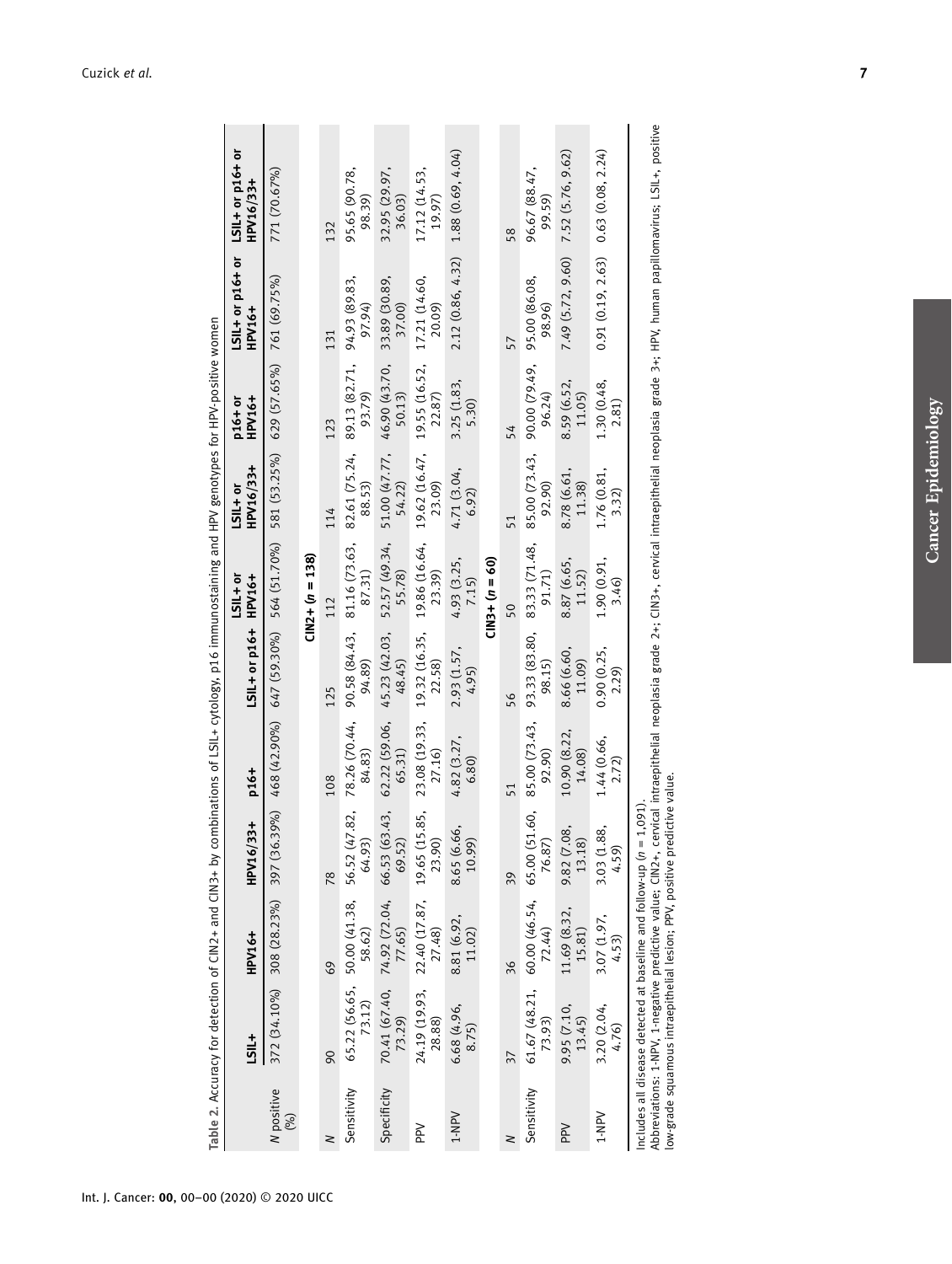As only one positive triage test is needed for referral, we looked at the order in which they might be applied to avoid unnecessary tests and reduce costs. As discussed below, this will depend on what is routinely available, but ignoring the routine availability of any results and costing details (which will depend on local policy), we considered an ordering based on reducing the overall number of tests performed. As p16 was most often positive ( $n = 468$ ), the number of tests is minimized by doing this first, followed by either cytology (LSIL+) (179 additionally positive) or genotyping (HPV16 positive) (161 additionally positive), where the choice between them was marginal. With this approach a second (reflex) test would have been needed in only 57% of HPV-positive women. There was little gain in disease detection in doing all three tests.

## Disease detected at follow-up (longitudinal)

A further 46 CIN2+ including 20 CIN3+ cases were diagnosed during follow-up (Supporting Information Table S1b). Of the additional CIN2+ cases, 6 (13.0%) were HSIL+, 22 (47.8%) LSIL+ and 35 (76.1%) ASC-US+, 30 (65.2%) were p16 positive and 19 (41.3%) HPV16 positive. One case of invasive cervical cancer was detected at 13 months during follow-up and this case had ASC-US cytology and was also positive for HPV16 and p16. She had no biopsy at the first colposcopy and did not receive 1-year follow-up screening in the organized program.

Including disease detected either at baseline or follow-up, only 13/138 cases (9.4%) of CIN2+ and 4/60 (6.7%) cases of CIN3+ were <LSIL and negative for p16 at entry (Table 2). Only six CIN2+ and one CIN3+ of these cases were positive for HPV16. If using p16 or HPV16 positivity for triage, 15 (10.9%) CIN2+ and 6 (10.0%) CIN3+ would have been false negative (Table 2). The 3-year sensitivity for different triage strategies is illustrated in Supporting Information Figure S1.

Including baseline and follow-up, the PPV for CIN2+ increased to 23.1% (19.3, 27.2) for p16 positivity (10.9% (8.2, 14.1) for CIN3+), and to 19.3% (16.4, 22.6) for LSIL+ or p16 positivity (8.7% (6.6, 11.1) for CIN3+). For p16 and HPV16 positivity, PPVs increased to 19.6% (16.5, 22.9) for CIN2+ and to 8.6% (6.5, 11.1) for CIN3+ (Table 2). Supporting Information Tables S2a and S2b show the diagnostic accuracy, including baseline and follow-up, for ASC-US+ and HSIL+ cytology in combination with p16 and genotyping.

#### **Discussion**

Testing for hrHPV is well known to be the most sensitive method currently available for primary screening. However, good triage tests are needed to improve specificity. There are several possibilities including cytology, HPV genotyping, p16 immunostaining and DNA methylation, but currently there is no consensus as to how best use them.

Peeters et al.<sup>14</sup> review data on the use of p16 with or without Ki-67 as triage for abnormal cytology and Wright et al.<sup>15</sup> compare p16/Ki-67 to cytology in HPV positive women in the Addressing the Need for Advanced HPV Diagnostics (ATHENA) trial. In both cases, support for p16 immunostaining is provided, but these studies only provided crosssectional evaluation, without adequate follow-up. Our cross-sectional results are similar to those from the Primary ASC-US LSIL Marker Study (PALMS)<sup>16</sup> and the Papillomavirus Dumfries and Galloway (PaVDaG) study,<sup>17</sup> which showed much greater cross-sectional sensitivity for dual stained p16/Ki-67 than pap cytology or HPV16/18 genotyping, but again longitudinal follow-up and genotyping beyond Types 16 and 18 was not performed in either of these studies. Clarke et al.<sup>18</sup> also showed much better detection rates over a 5-year follow-up with dual p16/Ki-67 staining than for cytology. Wright et al.<sup>15</sup> have also shown increased sensitivity for detection of CIN2+ and CIN3+ for HPV-positive women when using p16/Ki-67 and/or HPV16/18 genotyping as a triage strategy compared to only cytology, but again longitudinal follow-up was neither reported nor was complete HPV genotyping performed.

A very recent cohort  $study<sup>19</sup>$  of women screened by cotesting with HPV and cytology also performed a supplementary research dual stain (p16/Ki67) test which was not used for management and included a 3-year follow-up. They considered the accuracy of cytology at an ASC-US cutoff and of genotyping for HPV16/18 (but not full genotyping). In this cohort, HPV-positive/cytology-negative women had no colposcopy if they were HPV negative at retesting, leaving the possibility of some verification bias. However, the sensitivity of dual staining was very similar to our findings suggesting that bias was minimal. The authors of our study concluded that extending screening intervals to 3 years in HPV16/18-negative women who are dual-stain negative was safe, but did not consider combinations of dual staining with cytology.

Our results indicate that HPV-positive women who are negative for both p16 immunostaining and LSIL+ cytology have a very low risk of CIN2+ (0.5% [0.1, 1.6]) and especially  $CIN3+ (0.2\% [0.01, 1.3])$  at an initial colposcopy, and this risk remains low after 3-year follow-up (2.9% [1.6, 5.0] and 0.9% [0.3, 2.3], respectively). No cancer was diagnosed during the 3-year follow-up in women negative for either of these triage combinations.

The high sensitivity of the triage strategies proposed would allow retesting triage-negative women after 3 years, so avoiding a substantial number of short-term repeat tests, and reducing costs, anxiety for women, and loss to follow-up. The triage strategies proposed would also avoid a substantial number of colposcopies. Immediate referral to colposcopy appears to be slightly higher (59.3% of HPV positives when referring either p16 positive or LSIL+ women, 57.7% when referring HPVpositive women for either p16 or HPV16) compared to the currently widely used ASC-US+ cytology only (49.7%). However, it is lower than the current U.S. recommendation<sup>20,21</sup> of referral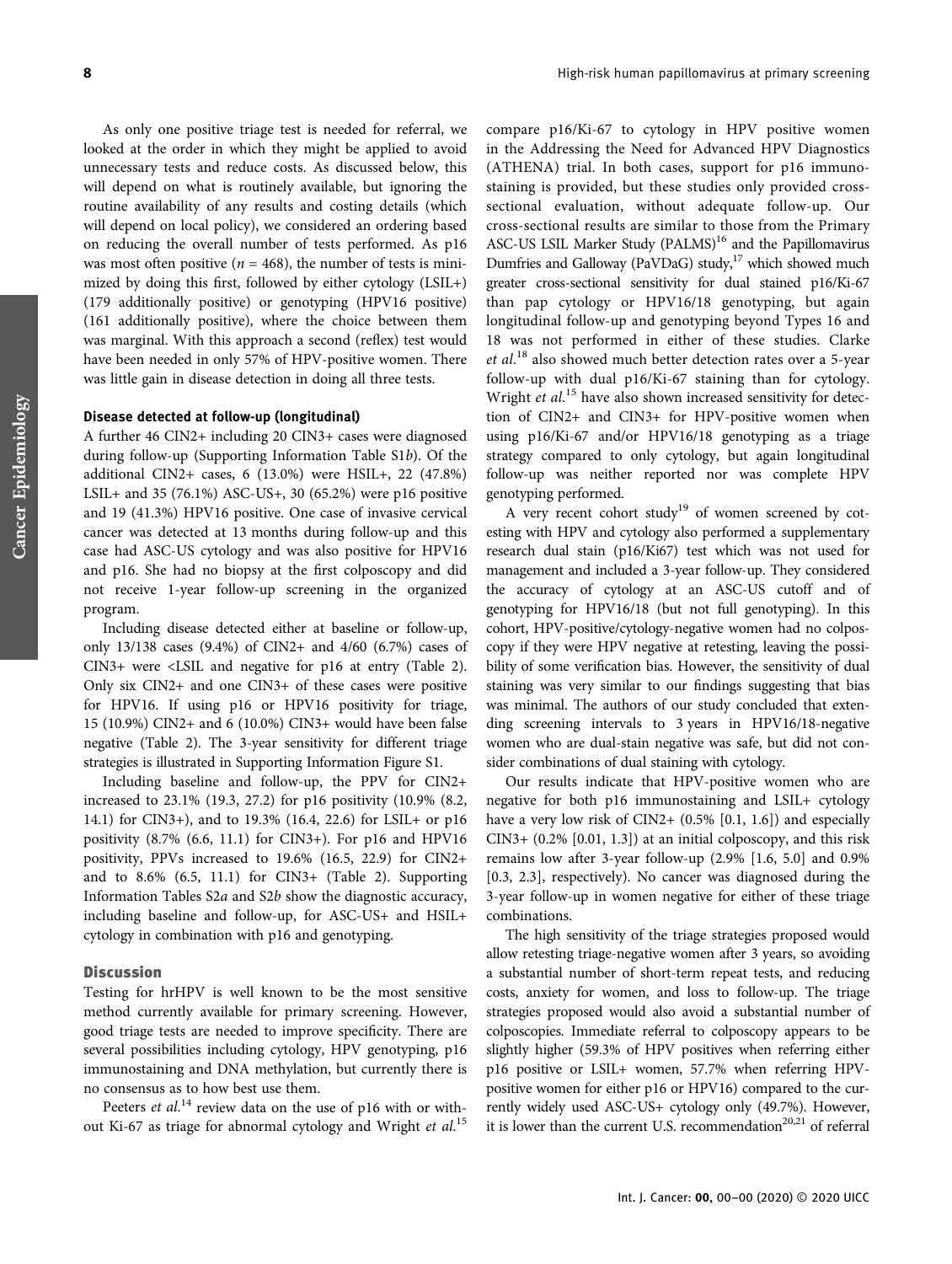of either HPV16+ or ASC-US+ women, which, in our study, would have led to an even higher 62.4% immediate referral without any gain in sensitivity.

However, only 10–15% of HPV infections persist for at least 3 years versus about 40% positivity after 1 year.<sup>22</sup> Therefore, retesting triage negative women for HPV after 3 years and referring to colposcopy those remain HPV positive will strongly reduce the number of delayed colposcopies compared to referral for those persistent after 1 year. We estimate our approach would lead to colposcopy referral in about 62–63% of HPV-positive women overall, versus 80% if all ASC-US+ or HPV16+ women were referred immediately, and the negatives were managed by annual repeat HPV testing. If just ASC-US+ women were referred immediately and negatives were retested after 1 year, the referral rate would be 70%.

It must, however, be kept in mind that short-term followup is needed for women who have a first negative colposcopy. The number of tests needed is expected to be proportional to the overall colposcopy referral rate, therefore, it will also be reduced with our proposed strategy.

Reducing the overall number of tests is important but this needs to be viewed in light of the routine use of cytology, especially when cotesting with both HPV and cytology is practiced. HPV16/18 genotyping is also automatically provided with some HPV tests. Genotyping also has the advantage of being objective and reproducible, which is not the case for low-grade cytology. Costs are country specific and a full economic evaluation is needed to define the most cost-effective strategy.

HPV16 is more common than the other oncogenic types, both in high-grade CIN and invasive cancers.<sup>23</sup> Currently, most commercially available HPV tests only genotype for HPV16/18. However, it has been shown that other hrHPV types, particularly HPV31 and 33 are associated with a high rate of high-grade lesions and PPVs leading to greater sensitivity.8,23,24 HPV18 and 45 are not strongly associated with CIN3+ in the next 3 years, but are the second and third most common types in invasive cervical carcinoma, and are specifically associated with glandular intraepithelial lesions and adenocarcinoma. Thus, while it may be useful to test for HPV18 (and HPV45), management of positive women needs to be different, as disease yield within 3 years is low and only persistent infection after 3 years would seem to warrant colposcopy with a more careful exploration of the endocervical canal to look for lesions not apparent in routine colposcopy. A more conservative strategy would be to manage these women with short-term (e.g., 1 year) repeat testing, but this requires further evaluation in other cohorts.

The NTCC trial was a large, population-based study, nested in routine organized screening in a low-risk population. Over 70% of eligible women were enrolled in the study, $<sup>1</sup>$ </sup> suggesting that results are applicable to routine practice. One

of the main strengths of our study was the referral to colposcopy (with high participation) of all HPV-positive women, and the 3-year follow-up of women who did not have CIN2+ initially detected at colposcopy. Such a design minimizes the risk of verification bias. In almost all cases the histopathologic endpoint was determined by a central review blinded to the HPV test, cytology, p16 and genotyping results. In addition, we also searched cancer registries and pathology units for lesions detected outside participating programs.

We obtained specimens for genotyping and cytology results from a large proportion of the HPV positive women in the centers included in the study. A proportion of p16 specimens from women without biopsy at baseline were randomly discarded to reduce costs, and the remaining missing samples were the result of delayed start in sample collection and can reasonably be considered as "missing at random." Samples for cytology and p16 testing were read in the knowledge of HPV positivity. This is known to increase both true-positive and false-positive rates<sup>7,25</sup> and can be seen in the lower specificity observed here compared to other studies, $15$  but reflects the proposed use and is thus an advantage of our study design. A sample of cytology slides  $(n = 852)$  were also reviewed externally, blind to histology,<sup>7</sup> and results for sensitivity were very similar, but specificity was higher than for the original interpretation (data not shown). Genotyping and p16 were blind to histology and performed in different laboratories.

Dual staining for p16 and Ki-67 is now widely used in order to minimize subjectivity in interpretation, but was not available when we performed immunostaining. Results suggest similar sensitivity as for stand-alone p16, but better specificity.<sup>7</sup> However, the sensitivity of p16 could have been underestimated due to the use of cytospin preparations instead of full-size standard LBC slides. We found that extended genotyping to detect HPV33 improved performance, but the gain was small.

In conclusion, our data suggest that p16 immunostaining combined with either cytology or some level of genotyping should be used to triage HPV-positive women. This can maintain high sensitivity and lead to a substantial reduction in the number of women referred for colposcopy or managed by short-term repeat testing.

#### Acknowledgements

Our study was supported by the Italian Ministry of Health (Progetto Speciale "Valutazione di nuove tecnologie per lo screening del cervicocarcinoma—follow-up" and l 138-2004 progetto "NTCC—nuove tecnologie per lo screening del cervicocarcinoma"), by the European Union (COHEAHR project, FP7 grant agreement no. Health-F3-2013-603019) and by the Associazione Italiana per la Ricerca sul Cancro (AIRC, project IG14119). Sponsors had no role in study design, data collection, data analysis, data interpretation, or writing of the report. All authors had full access to all the data in the study.